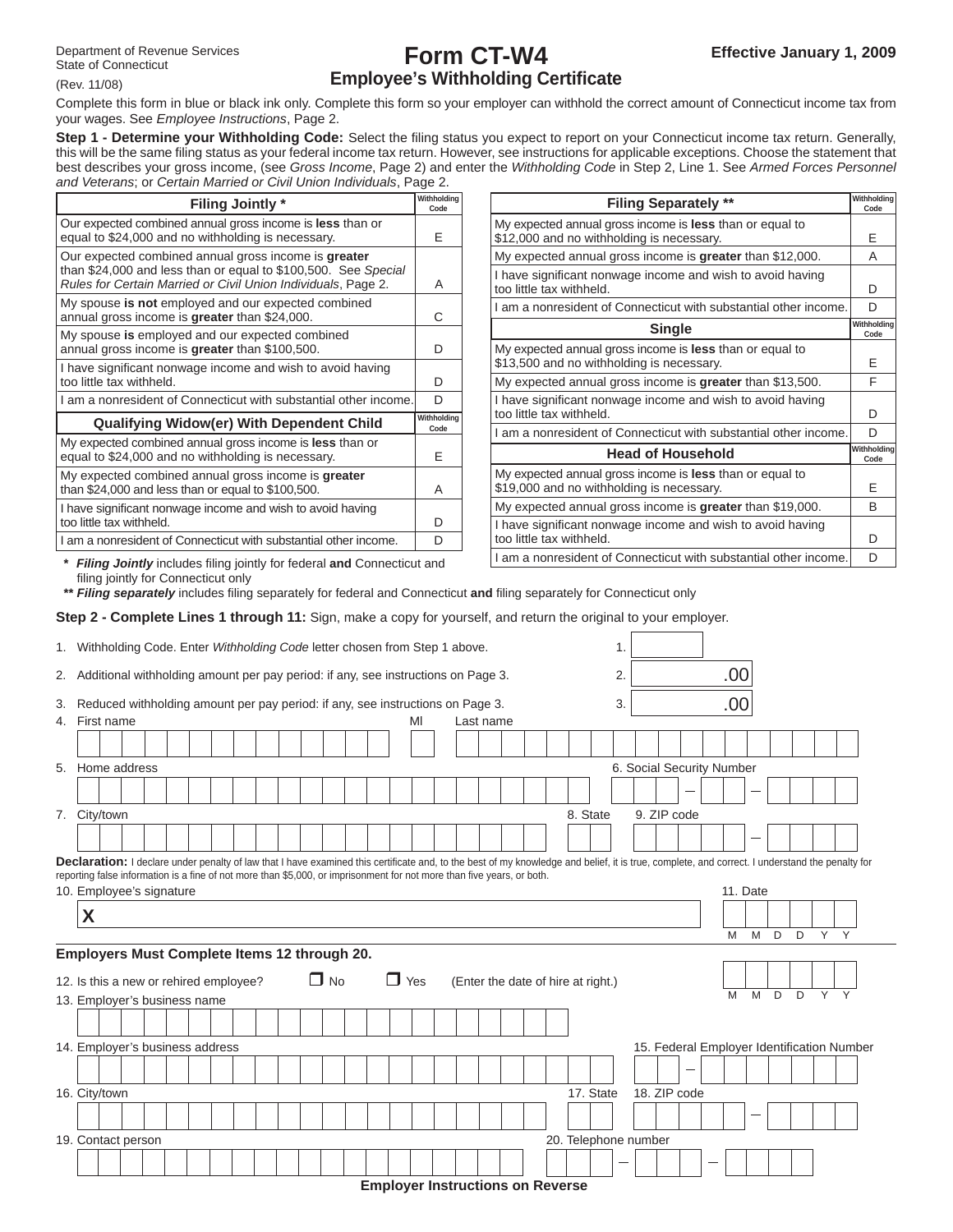# **General Instructions**

**Form CT-W4**, *Employees Withholding Certificate,* provides your employer with the necessary information to withhold the correct amount of Connecticut income tax from your wages to ensure that you will not be underwithheld or overwithheld. In order for your employer to withhold Connecticut income tax from your wages, you must complete Form CT-W4, and provide it to your employer(s). You are expected to pay Connecticut income tax as income is earned or received during the year. You should complete a new Form CT-W4 at least once a year or if your tax situation changes.

#### **Employee Instructions**

**Gross Income:** For Form CT-W4 purposes, *gross income* means all income from all sources, whether received in the form of money, goods, property, or services, not exempt from federal income tax, and includes any additions to income from *Schedule 1* of **Form CT-1040**, *Connecticut Resident Income Tax Return* or **Form CT-1040NR/PY**, *Connecticut Nonresident and Part-Year Resident Return*.

Filing Status: Generally, the filing status you expect to report on your Connecticut income tax return is the same as the filing status you expect to report on your federal income tax return. However, special rules apply to married individuals who file a joint federal return, but have a different residency status. Nonresidents and part-year residents should see the instructions to Form CT-1040NR/PY.

If you are a party to a civil union recognized under Connecticut law or a spouse in a marriage recognized under *Kerrigan v. Commissioner of Public Health,* 289 Conn. 135 (2008)*(Kerrigan),* you must recalculate your federal adjusted gross income as if your filing status for federal income tax purposes were married filing jointly or married filing separately. Unless otherwise noted, any reference in these instructions to a spouse also refers to a party to a civil union.

General Instructions: Complete the certificate on Page 1, Lines 1 through 11, sign it, and return it to your employer. Keep a copy for your records. **Check Your Withholding:** You could be underwithheld if any of the following apply:

- You have more than one job;
- You qualify under *Certain Married or Civil Union Individuals* and do not use the *Supplemental Table* on Page 3 and Page 4; **or**
- You have substantial nonwage income.

If during the taxable year your circumstances change, such as, you receive a bonus or your filing status changes, you must furnish your employer with a new Form CT-W4 within ten days of the change to avoid underwithholding. If you could be underwithheld, you should consider adjusting your withholding or making estimated payments on **Form CT-1040ES**, *Estimated Connecticut Income Tax Payment Coupon for Individuals*. You may also wish to select *Withholding Code* "D" to elect the highest level of withholding. If you owe \$1,000 or more in Connecticut income tax over and above what has been withheld from your income for the prior taxable year, you may be subject to interest on the underpayment at the rate of 1% per month or fraction of a month. To help you determine if you have enough withholding, see **Informational Publication 2009(7)**, *Is My Connecticut Withholding Correct?*

# **Nonresident Employees Working Partly Within and Partly Outside of Connecticut**

If you work partly within and partly outside of Connecticut for the same employer, you should also complete **Form CT-W4NA**, *Employee's Withholding or Exemption Certificate - Nonresident Apportionment, and* provide it to your employer. The information on Form CT-W4NA together with the information on Form CT-W4 will help your employer determine how much to withhold from your wages for services performed within Connecticut. To obtain Form CT-W4NA visit the Department of Revenue Services (DRS) website at **www.ct.gov/DRS** or request the form from your employer. Any nonresident who expects to have no Connecticut income tax liability should choose *Withholding Code* "E."

### **Certain Married or Civil Union Individuals**

If you are a married or civil union individual filing jointly and you and your spouse both select *Withholding Code* "A," you may have too much or too little Connecticut income tax withheld from your pay. This is because the phaseout of the personal exemption and credit is based on your combined incomes. The withholding tables cannot reflect your exact withholding requirement without considering the income of your spouse. To minimize this problem, use the *Supplemental Table* on Page 3 and Page 4 to adjust your withholding. You are not required to use this table. **Do not** use the supplemental table to adjust your withholding if you use the worksheet in IP 2009(7).

#### **Armed Forces Personnel and Veterans**

If you are a Connecticut resident, your Armed Forces pay is subject to Connecticut income tax withholding unless you qualify as a nonresident for Connecticut income tax purposes. See **Informational Publication 2008(22)**, *Connecticut Income Tax Information for Armed Forces Personnel and Veterans*. If you do not meet the criteria, complete Form CT-W4 following the instructions on Page 1. If you meet the nonresident criteria, you may request that no Connecticut income tax be withheld from your Armed Forces pay by entering *Withholding Code* "E" on Form CT-W4, Line 1 and filing the form with your Armed Forces finance officer.

### **Employer Instructions**

For any employee who does not complete Form CT-W4, you are required to withhold at the highest rate.

You are required to keep a Form CT-W4 in your files for each employee. See **Informational Publication 2009(1)**, *Connecticut Circular CT, Employer's Tax Guide,* for complete instructions.

You must also file copies of Form CT-W4 with DRS and the Department of Labor (DOL) for certain employees as listed below:

### **Report Certain Employees Claiming Exemption From Withholding to DRS**

Employers are required to file copies of Form CT-W4 with DRS for certain employees claiming "E" (no withholding is necessary). See IP 2009(1). Mail copies of Forms CT-W4 meeting the conditions listed in *Connecticut Circular CT, Employer's Tax Guide* with **Form CT-941**, *Connecticut Quarterly Reconciliation of Withholding*, to DRS.

### **Report New and Rehired Employees to DOL**

*New employees* are defined as workers not previously employed by your business, as well as workers who are hired after having been separated from your business for a period of more than six months.

Conn. Gen. Stat. §31-254(b) requires employers with offices in Connecticut or transacting business in Connecticut to report names, addresses, and Social Security Numbers of new employees to DOL within 20 days from the date of hire to assist in the enforcement of child support obligations. Mail copies of Form CT-W4 for those employees only to DOL at the address listed below or FAX to the number listed below. DOL may use information reported on this form in a manner consistent with its governmental powers and duties. For more information on DOL requirements or for alternative reporting options visit the DOL website at **www.ctdol.state.ct.us** or call DOL at 860-263-6310.

For a new or rehired employee send Form CT-W4 to:

- CT Department of Labor, Office of Research, Form CT-W4 200 Folly Brook Boulevard,
- Wethersfield CT 06109; or
- **Fax:** 1-800-816-1108

Visit **www.ctnewhires.com** to report employment or reemployment. **For Further Information:** Call DRS during business hours, Monday through Friday:

- **1-800-382-9463** (Connecticut calls outside the Greater Hartford calling area only); **or**
- **860-297-5962** (from anywhere).

Select **Option 6** to speak with a representative.

**TTY, TDD, and Text Telephone users only** may transmit inquiries 24 hours a day by calling 860-297-4911.

**Forms and Publications:** Forms and publications are available anytime by visiting the DRS website at **www.ct.gov/DRS** to download and print Connecticut tax forms and publications.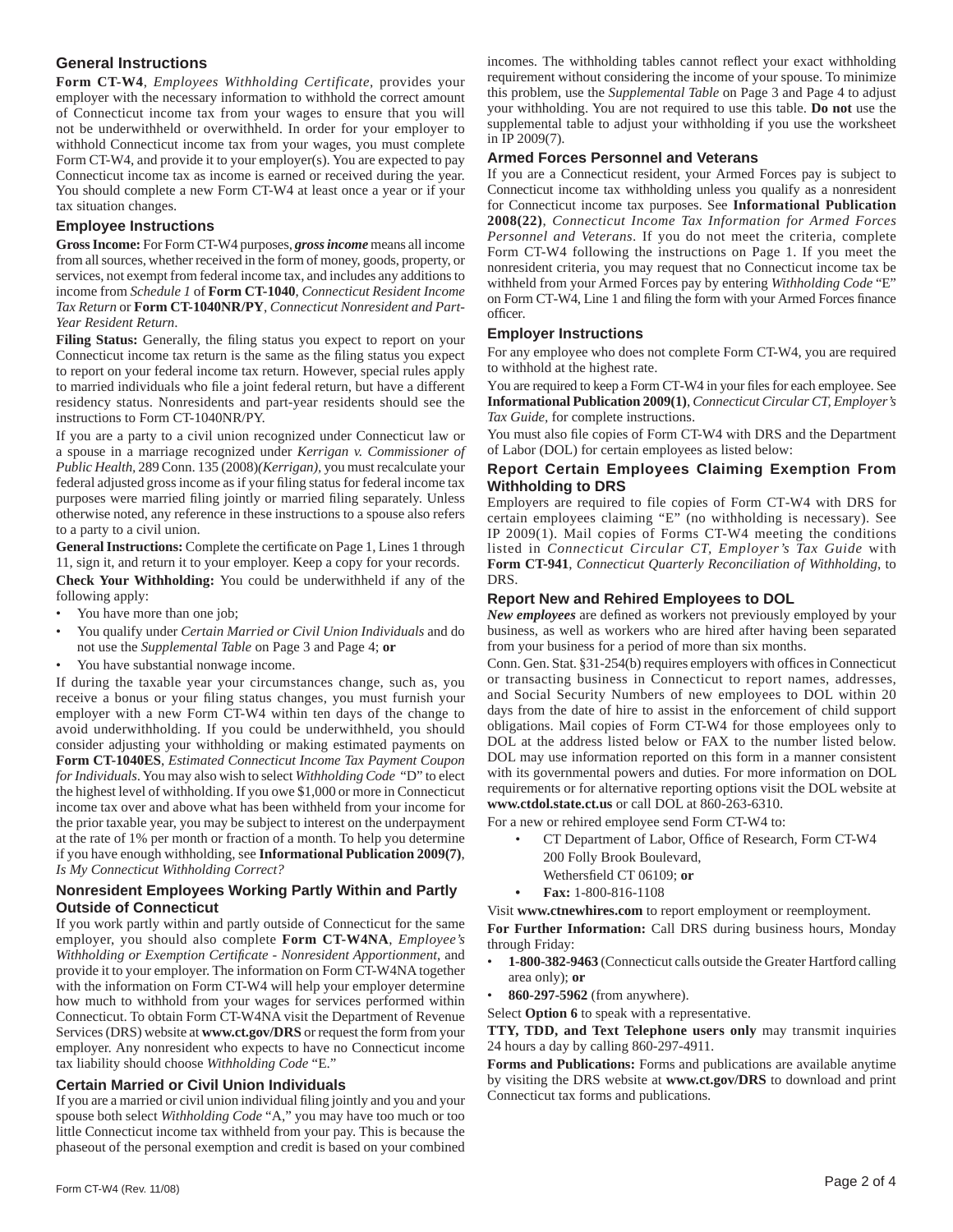**Supplemental Table for Qualifying Widow(er) With Dependent Child and**  Supplemental Table for Qualifying Widow(er) With Dependent Child and Couples Filing Jointly - Effective January 1, 2009 **Couples Filing Jointly - Effective January 1, 2009**

For married or civil union couples who both select *Withholding Code* "A" on Form CT-W4 (combined income is \$100,500 or less).

For married or civil union couples who **both** select *Withholding Code* "A" on Form CT-W4 (combined income is \$100,500 or less).

| g across the top of the table select the approximate annual wage income of one spouse. Read | $\begin{bmatrix} 1 & 0 & 0 \\ 0 & 0 & 0 \\ 0 & 0 & 0 \\ 0 & 0 & 0 \\ 0 & 0 & 0 \\ 0 & 0 & 0 \\ 0 & 0 & 0 \\ 0 & 0 & 0 \\ 0 & 0 & 0 & 0 \\ 0 & 0 & 0 & 0 \\ 0 & 0 & 0 & 0 \\ 0 & 0 & 0 & 0 \\ 0 & 0 & 0 & 0 & 0 \\ 0 & 0 & 0 & 0 & 0 \\ 0 & 0 & 0 & 0 & 0 \\ 0 & 0 & 0 & 0 & 0 & 0 \\ 0 & 0 & 0 & 0 & 0 & 0 \\ 0 & 0 & 0 & 0 & $ |
|---------------------------------------------------------------------------------------------|---------------------------------------------------------------------------------------------------------------------------------------------------------------------------------------------------------------------------------------------------------------------------------------------------------------------------------|
|                                                                                             |                                                                                                                                                                                                                                                                                                                                 |
|                                                                                             |                                                                                                                                                                                                                                                                                                                                 |
|                                                                                             |                                                                                                                                                                                                                                                                                                                                 |
|                                                                                             |                                                                                                                                                                                                                                                                                                                                 |
|                                                                                             | $\ddot{\phantom{a}}$                                                                                                                                                                                                                                                                                                            |
|                                                                                             |                                                                                                                                                                                                                                                                                                                                 |
|                                                                                             |                                                                                                                                                                                                                                                                                                                                 |
|                                                                                             |                                                                                                                                                                                                                                                                                                                                 |
|                                                                                             |                                                                                                                                                                                                                                                                                                                                 |
|                                                                                             |                                                                                                                                                                                                                                                                                                                                 |
|                                                                                             |                                                                                                                                                                                                                                                                                                                                 |
|                                                                                             |                                                                                                                                                                                                                                                                                                                                 |
|                                                                                             |                                                                                                                                                                                                                                                                                                                                 |
|                                                                                             |                                                                                                                                                                                                                                                                                                                                 |

 $\div$ 

Reading across the top of the table select the approximate annual wage income of one spouse. Reading down the left<br>column select the approximate annual wage income of the other spouse. See Page 4 for the continuation of th

At the intersection of the two numbers is an adjustment amount. This is a yearly adjustment amount.  $\ddot{\alpha}$ 

To calculate the adjustment for each pay period, complete the following worksheet.

 $\overline{3B}$ .  $\overline{\mathcal{A}}$ Pay periods in a year: See pay period table. Adjustment amount  $\dot{\prec}$   $\dot{\omega}$ 

Pay period adjustment: Divide Line 3A by Line 3B.

If the adjustment is positive, enter the adjustment amount from Line 3C, on Form CT-W4, Line 2 of one spouse.  $30<sub>1</sub>$  $\ddot{\circ}$ 

**Instructions**<br>2. At the interestine approximate annual wage income of one spouse areading down the left<br>2. At the interestion of the two numbers is an adjustment amount. This is a yearly adjustment amount.<br>3. To calculate Ę  $\overline{1}$ If the  $\overline{\mathcal{L}}$ 

| If the adjustment is positive, enter the adjustment amount from Line 3C, on Form CT-W4, Line 2 of one spouse. If the<br>adjustment is negative, enter the adjustment amount in brackets from Line 3C, on Form CT-W4, Line 3 of on<br>4. |                        |                     |                                 |                                              |                      |                                    |                                                       |                                    |                       |                          | Monthly              | $\cdots$ 12          |                               |
|-----------------------------------------------------------------------------------------------------------------------------------------------------------------------------------------------------------------------------------------|------------------------|---------------------|---------------------------------|----------------------------------------------|----------------------|------------------------------------|-------------------------------------------------------|------------------------------------|-----------------------|--------------------------|----------------------|----------------------|-------------------------------|
| Salary<br>Annual                                                                                                                                                                                                                        | 2,000                  | 4,000               | 6,000                           | 8,000                                        | 10,000               | 12,000                             | 14,000                                                | 16,000                             | 18,000                | 20,000                   | 22,000               | 24,000               | 26,000                        |
|                                                                                                                                                                                                                                         | 0                      |                     |                                 |                                              |                      |                                    |                                                       |                                    |                       | (156)                    |                      | (318)                | (485)                         |
| 3,000<br>6,000                                                                                                                                                                                                                          | $\circ$                | 00                  |                                 |                                              |                      |                                    |                                                       |                                    |                       |                          |                      |                      | (414)                         |
| 9,000                                                                                                                                                                                                                                   | $\circ$                | $\circ$             | $\circ \circ \circ \circ$       | 0000                                         | 0000                 | 0000                               | ອອອດ<br>ປະ                                            | ភ្នំ ភូមិ <u>ភូមិ</u><br>ភូមិ ភូមិ | <b>99556</b><br>99556 | (1108)<br>1108<br>(1108) | 3600<br>1080<br>1080 | 1989<br>1989<br>1989 | (308)                         |
| 12,000                                                                                                                                                                                                                                  | $\circ$                |                     |                                 |                                              |                      |                                    |                                                       |                                    |                       |                          |                      |                      | (249)                         |
| 15,000                                                                                                                                                                                                                                  | (23)                   |                     | (23)                            |                                              |                      | O                                  | $\circ$                                               |                                    |                       |                          |                      | ၉ွေဒေ                |                               |
| 18,000                                                                                                                                                                                                                                  | $\overline{199}$       | <u>ລືດັດ</u><br>ທີ່ | (99)                            | (23)                                         |                      | (54)                               |                                                       | ० पै<br>ए                          | ನಿ ೫ ಹಿನ              |                          | <u>ସ୍ଥି</u><br>ବିଧି  |                      |                               |
| 21,000                                                                                                                                                                                                                                  | (203)                  |                     | (081)                           |                                              |                      |                                    |                                                       | ၜ                                  |                       |                          |                      |                      |                               |
| 24,000                                                                                                                                                                                                                                  | (325)                  | $\overline{(310)}$  | (295)                           | (232)                                        |                      | (301)                              | $\widehat{\odot} \widetilde{\odot} \widetilde{\odot}$ | (70)                               |                       |                          |                      |                      | (162)<br>1110<br>1110<br>1111 |
| 27,000                                                                                                                                                                                                                                  | 586)                   | (550)               | (475)                           | 409                                          | 370                  | (345)<br>(445)<br>(345)            |                                                       | 181                                | 0170                  | (142)                    | <u>18060</u><br>1906 | <b>ତ୍ରି</b> ର ର      | 56666                         |
| 30,000                                                                                                                                                                                                                                  | (792)                  | (705)               | (666)                           | (27)<br>788                                  | (588)                |                                    |                                                       | $\frac{1}{2}42$                    | (312)<br>(312)        | 888<br>NHF               |                      |                      |                               |
| 33,000                                                                                                                                                                                                                                  | (956)                  | (917)               | (878)                           |                                              | (686)                |                                    |                                                       |                                    |                       |                          |                      |                      |                               |
| 36,000                                                                                                                                                                                                                                  | (1, 167)               | 1,128               | (981)                           | 930)                                         | 845)                 |                                    |                                                       | (414)                              | (279)                 |                          |                      |                      |                               |
|                                                                                                                                                                                                                                         | (1, 193)               | 1,091               | (1, 023)                        |                                              | (018)                | (618)                              |                                                       |                                    | (14)<br>44            |                          |                      | 155                  |                               |
| 39,000<br>42,000<br>45,000                                                                                                                                                                                                              |                        | (1, 115)            |                                 | $\left(\frac{0.98}{0.86}\right)$             | (642)                | (450)<br>(450)<br>(400)            |                                                       | $(267)$<br>(132)                   |                       |                          |                      | 295<br>245<br>560    |                               |
|                                                                                                                                                                                                                                         | $(1,200)$<br>$(1,208)$ | (1,080)             |                                 |                                              | (495)                |                                    |                                                       |                                    |                       |                          |                      |                      |                               |
| 48,000                                                                                                                                                                                                                                  | (1, 130)               | (912)               | $(1,030)$<br>$(888)$<br>$(720)$ | 675)<br>540)                                 | (360)                |                                    | (1865)<br>1865<br>1975)                               | 138                                | <b>9267</b><br>287    | $\sqrt{2738}$            | 69,88                |                      | $\frac{888}{78840}$           |
| 51,000                                                                                                                                                                                                                                  | (1,086)                | (906)               | 726)                            | 546)                                         | 366)                 |                                    | (21)                                                  |                                    |                       |                          |                      |                      |                               |
|                                                                                                                                                                                                                                         | (1,060)                |                     |                                 | (520)                                        | (340)                |                                    |                                                       |                                    |                       |                          |                      |                      |                               |
| 54,000<br>57,000                                                                                                                                                                                                                        | (940)                  | (092)<br>(1980)     | (000)                           | (400)                                        | (220)                |                                    | $125$<br>$155$                                        | 138<br>158<br>218                  | 55<br>2865<br>285     | 8288<br>8288             | 43887<br>48887       |                      | 327<br>203<br>188             |
| 60,000                                                                                                                                                                                                                                  | 820)                   | 640                 | 460)                            | (082)                                        |                      |                                    |                                                       |                                    |                       |                          |                      |                      |                               |
| 63,000                                                                                                                                                                                                                                  | 700)                   | 520                 | 340                             |                                              |                      | 8888                               |                                                       | 28278                              | ន្លួន ខ្លួន           | 884<br>85824             | 88885<br>28885       | 85<br>85<br>83<br>82 | 73843                         |
| 66,000                                                                                                                                                                                                                                  | 580)                   | (400)               | (220)                           |                                              | 0960<br>1960         |                                    | 140<br>125                                            |                                    |                       |                          |                      |                      |                               |
| 69,000                                                                                                                                                                                                                                  | 460)                   | 325)<br>340)        | (235)                           |                                              |                      |                                    | $\frac{10}{95}$                                       |                                    |                       |                          |                      |                      |                               |
| 72,000                                                                                                                                                                                                                                  | 430)                   |                     | (250)                           | (091)                                        |                      |                                    |                                                       |                                    |                       |                          |                      |                      | 308                           |
| 75,000                                                                                                                                                                                                                                  | 445)                   | 355                 |                                 | (51)                                         |                      |                                    |                                                       |                                    |                       |                          | 289                  | 478<br>660           | 578                           |
| 78,000                                                                                                                                                                                                                                  | 460)                   | (370)               | $(265)$<br>$(280)$              | (1905)                                       | (85)<br>(00)<br>(88) | <u>ခြစ်</u>                        | 88                                                    | 143<br>128                         | $769$<br>$479$        | 209<br>374               |                      |                      |                               |
| 81,000                                                                                                                                                                                                                                  | (475)                  |                     | (295)                           |                                              |                      |                                    | SO                                                    | 202                                |                       | 644                      |                      |                      |                               |
| 84,000                                                                                                                                                                                                                                  | 490)                   | 400                 | 310                             | (220)                                        | (130)                | $\widetilde{Q}$                    | 215                                                   | 466                                | 601                   |                          |                      |                      |                               |
| 87,000                                                                                                                                                                                                                                  | 505)                   | 415)<br>4           | (325)                           | (235)                                        | $\frac{60}{208}$     | 218<br>400                         | 485                                                   |                                    |                       |                          |                      |                      |                               |
| 90,000                                                                                                                                                                                                                                  | (520)                  | (430)               | (340)                           | $\widetilde{\mathcal{E}}_{\mathbf{X}}^{(2)}$ |                      |                                    |                                                       |                                    |                       |                          |                      |                      |                               |
| 93,000                                                                                                                                                                                                                                  | (535)                  | (356)               | $\frac{(82)}{100}$              |                                              |                      |                                    |                                                       |                                    |                       |                          |                      |                      |                               |
| 96,000<br>99,000                                                                                                                                                                                                                        | (370)                  | (92)                |                                 |                                              |                      |                                    |                                                       |                                    |                       |                          |                      |                      |                               |
|                                                                                                                                                                                                                                         | (00)                   |                     |                                 |                                              |                      | This table joins the table on Page |                                                       |                                    | 4                     |                          |                      |                      |                               |
| Rev. 11/08                                                                                                                                                                                                                              |                        |                     |                                 |                                              |                      |                                    |                                                       |                                    |                       |                          |                      |                      |                               |

Weekly ............................52<br>Biweekly .............................26 Semi-monthly .....................24

Pay periods in a year:

If you are paid:

Pay Period Table